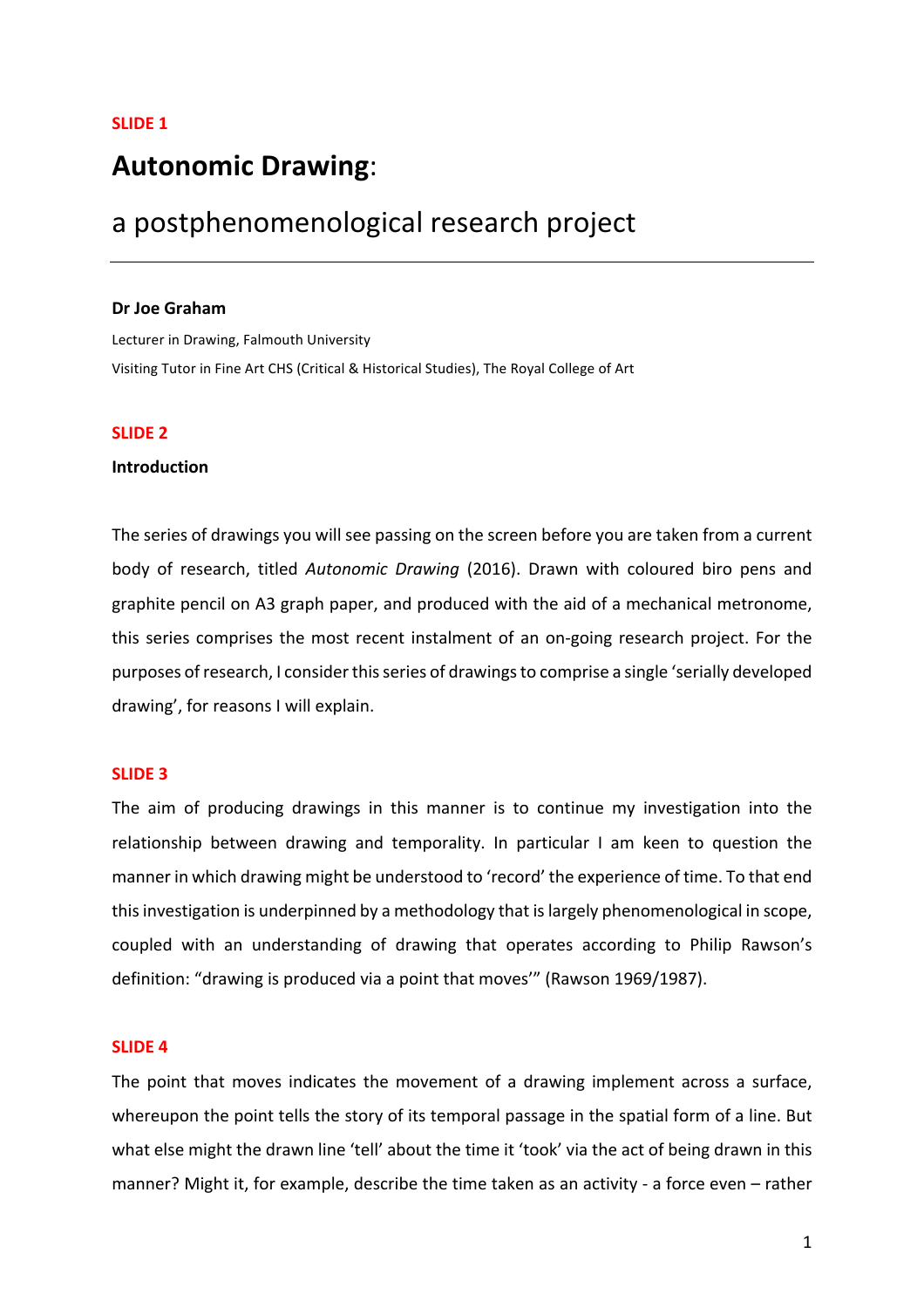than as a period of duration, passively elapsed? This is the research question that propels Autonomic Drawing. As a varied, experimental, intentional and embodied piece of postphenomenological drawing research, Autonomic Drawing seeks to explore Henri Bergson's notion that time is a force (Bergson 1913/2001). My interest is in discovering how a process of drawing can *draw out* an understanding of this highly speculative notion, in a manner that is coherent with, yet different from, the form of inscription usually associated with communicating philosophical ideas. I am speaking here of writing  $-$  not in the sense that my drawing must supplant writing, but in the sense that drawing can work alongside writing to visually express difficult ideas.

## **SLIDE 5**

#### **Bergsonian** *durée*

The understanding of time as a force begins with Bergson's philosophy of *durée* (duration). Durée describes the experience we have of time in a fully subjective sense. As this is a similar understanding to the manner in which time is described by Edmund Husserl, the founder of Phenomenology, my investigation is deemed to be phenomenological in epistemological terms. According to Suzanne Guerlac (2006), the English (mis)translation of Bergson's durée as 'duration' doesn't quite express what Bergson had in mind. This is because the English term is often used to denote a span of time that elapses between two points, whereas Bergson is speaking of the unceasing flow of time that we experience always and already.

# **SLIDE 6**

To the extent that we experience time as a passing 'now' i.e. a series of nows that flow seamlessly *from* the past *into* the future, Bergson thinks of time as a 'vital force' (*élan vital*). The force of time is what pushes us towards the future, rather than back into the past. The thinking behind *élan vital* also underpins Bergson's hypothetical explanation for the evolution of organisms, used to address the vexing question of how organic things selforganise in an increasingly complex manner – what we might refer to in contemporary terms as 'emergence'. Interestingly, Bergson links the notion of *élan vital* to the question of freedom itself, where both are understood in temporal terms i.e. freedom is defined as a question of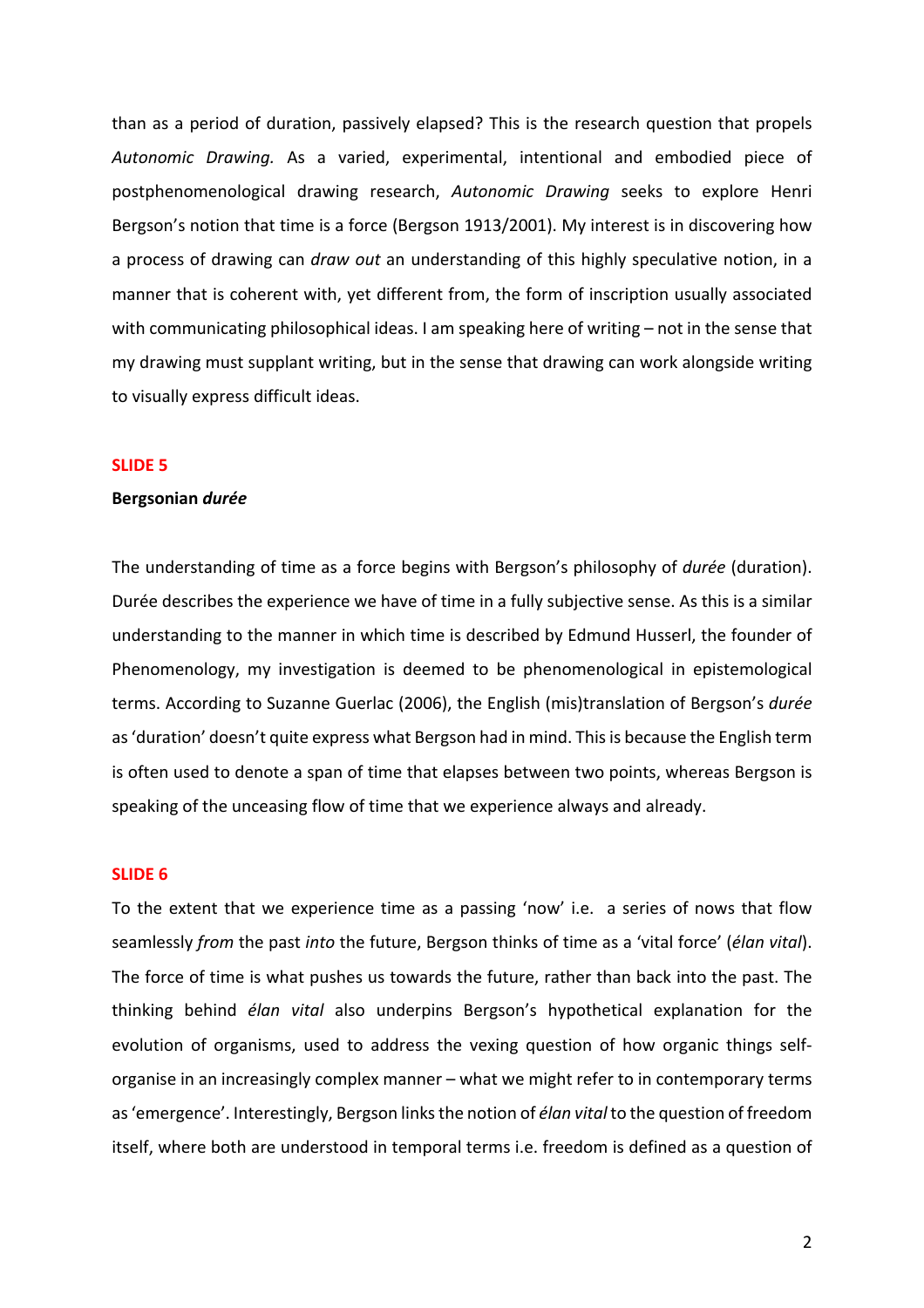time, meaning the gap we inhabit between automatic reaction and voluntary action. And it is this distinction that becomes the key point of interest for me in terms of my drawing research.

## **SLIDE 7**

For Bergson, free will *is* the force of lived time, given on the basis that duration acts like a cause, or gain, for conscious beings. To the extent that time is a gain, and acts as a cause, it becomes a force. This is another way of saying that we cannot travel backwards in time (Bergson 1913/2001, 153). The sum of memory (the 'past') slipping into consciousness (the 'present') provides us with the means for deciding how to act, and offers the potential to escape the instantaneity of an automatic reaction. As Guerlac succinctly describes it, "this escape, for Bergson, is the essence of what free will means: the possibility of voluntary action as opposed to automatic reaction" (Guerlac 2006, 81).

#### **SLIDE 8**

The concept of time as a force is the radical notion that serves as the point of departure for all Bergson's major works. What Autonomic Drawing sets out to do is test this speculative notion in empirical i.e. observable terms. This is enabled by exploring the relationship between voluntary action and automatic reaction within the process of serially developed drawing. To focus upon this gap, I deploy a postphenomenological methodology that directs the drawing process in its entirety, working in tandem with Bergson's theory of time.

## **SLIDE 9**

# **Drawing practice**

*Autonomic Drawing* is a serially developed drawing, produced with the aid of a mechanical metronome, A3 graph paper, coloured biro pens and a mechanical pencil. The purpose of the metronome is to 'keep time' for a set duration, while the drawer draws repetitive lines 'in time' to each tick. The aim is to try and 'capture' the force of time within the simple stroke of a pen, somehow.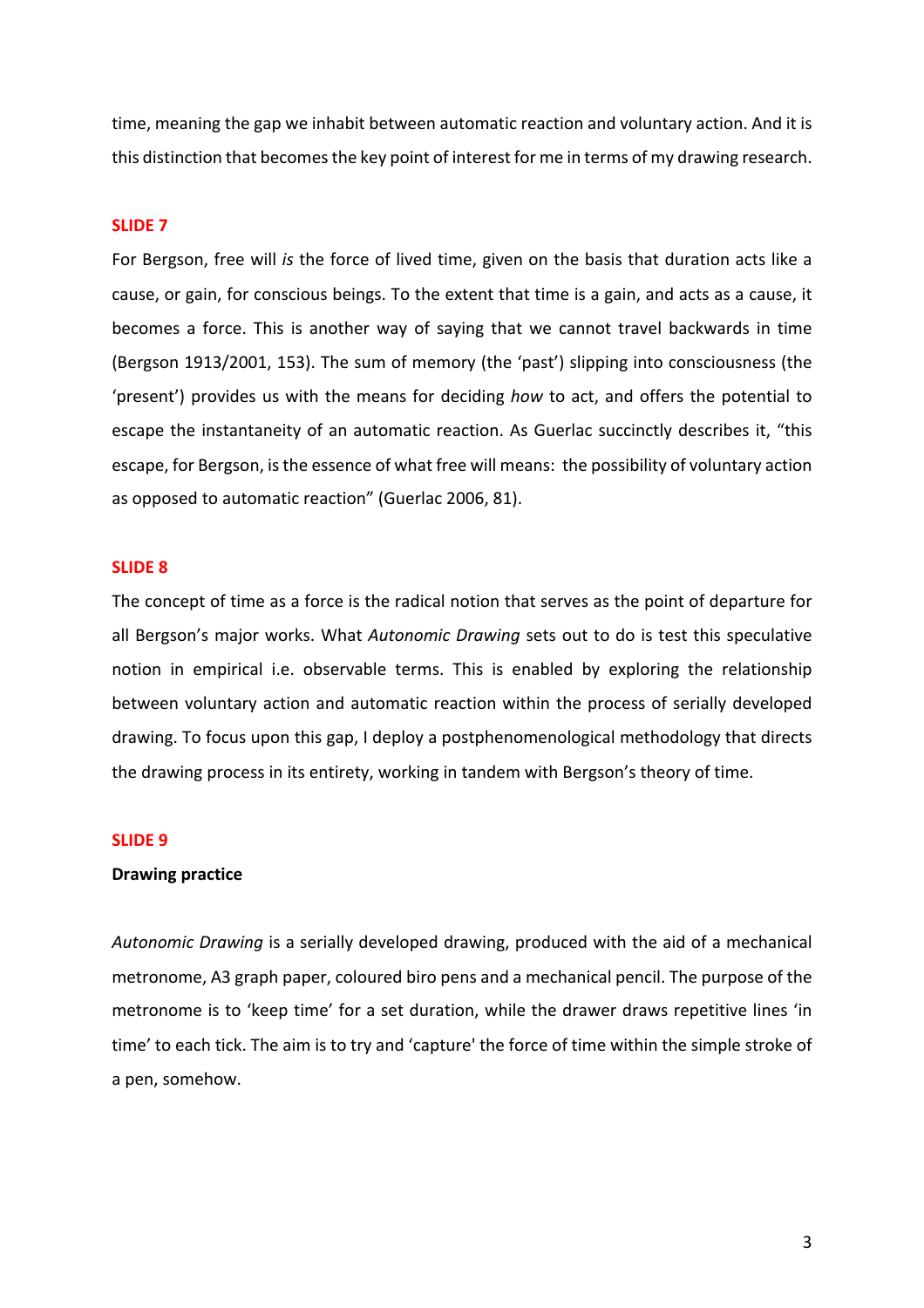#### **SLIDE 10**

On each of these drawings you can see presented a framework of six horizontal lines drawn in pencil that come off from a vertical column. Each horizontal line is 20 squares of graph paper wide. Each individual square represents 1 second of duration. This means each horizontal line represents 20 seconds. Along each horizontal line you can see a series of coloured lines – these are the lines I have drawn in time to the beat of the metronome. As there are six horizontal lines in each drawing, and as each line represents 20 seconds, each drawing records two minutes of actual time spent drawing. After a period of experimentation, I selected three tempos to work with  $-60$ , 120 and 180 bpm. Bpm is 'beats per minute', meaning the tempo which the metronome is ticking at while I draw. The 60bpm variety are the longer lines drawn in green biro. The 120bpm variety are the middle length lines drawn in blue biro. And the 180bpm variety are the very short lines drawn in red biro.

#### **SLIDE 11**

In order to begin a drawing, I set the metronome ticking at a desired tempo. I then commence drawing a series of lines 'in time' to the metronome beat, working along the length of each horizontal line in turn. For the 60bpm variety this means drawing one green line per square, drawing at a rate of one line per second. For the 120bpm variety it means two slightly shorter blue lines per square, drawn at a rate of two lines per second. And for the 180bpm variety it means three very short red lines, drawing at a rate of 3 lines per second  $-$  a pace that is very hard to sustain! Each line is drawn in a single fluid gesture of the hand. Each horizontal line is completed in one go, whereupon I stop drawing and reset the metronome ready for the next horizontal line. The shrinking length of line seen across the three colours, from green to blue to red, corresponds to the reduced amount of time I had to draw them, according to the increased tempo.

## **SLIDE 12**

To describe the act of drawing, I'll add the following. During the 60bpm variety I had a whole second in which to draw a single line. This means each green line has a spatial length that corresponds to this particular temporal span. I begin drawing each line on the first beat of the metronome, and ended it in time to begin drawing the next line on the next beat. For 120bpm variety I had to draw two lines inside a single second, so each blue line is correspondingly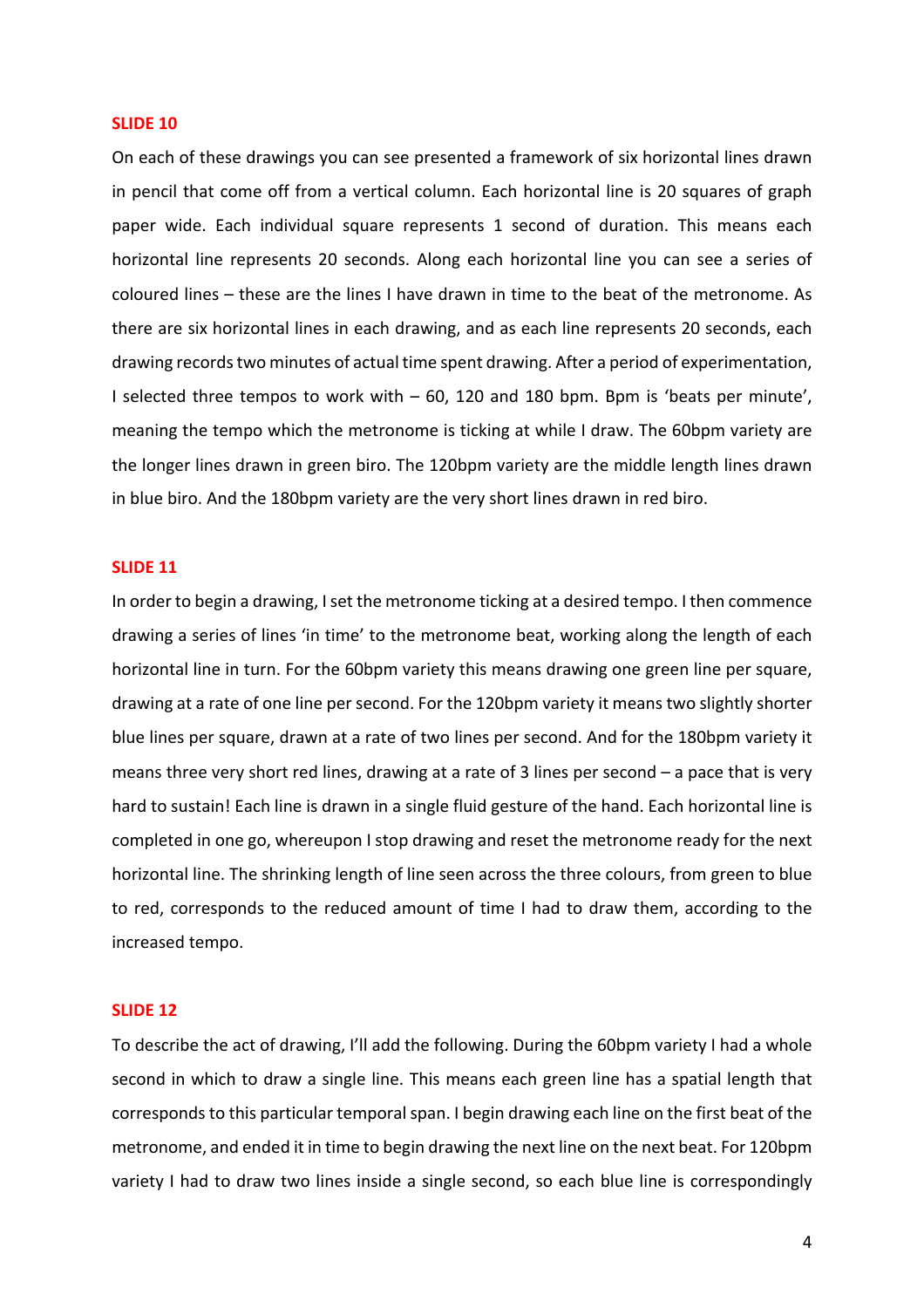shorter than the green ones – at 120bpm I needed to draw two lines within a single second, rather than just one. For 180bpm variety I had to try and keep up with the metronome by drawing *three* red lines within the duration of a single second. This is much harder to do, and correspondingly, the red lines are the shortest of all.

# **SLIDE 13**

As you can see, I varied the formation of coloured tempos within the format of each drawing, mixing the 60, 120 and 180bpm variety according to an overall schema. This schema repeated the tempos until a certain symmetry was arrived at, both along and across the series as a whole. However, despite the change in tempos, each individual drawing in this series is a twominute drawing  $-$  both the number and extension of all the coloured lines corresponds to precisely two minutes of drawing time.

#### **SLIDE 14**

# **Variational method**

Why did I vary the tempo? Because within my methodology is a method called variational practice, or the practice of variational theory. This is a method initially developed by Husserl for 'doing' phenomenology essentially, and has been recently redeveloped by philosopher Don Ihde within his 'postphenomenological' approach.

# **SLIDE 15**

As Ihde describes it, "at the core of phenomenology in practice lay *variational theory* – in looking at any phenomenon, one must place it within its possibilities, its variations" (Ihde 2008, 6, original italics). Husserl described this process as *eidetic* or "imaginative free variation" (Moran and Cohen 2012, 159), deployed to seek the invariant 'essence' from with the variety of angles any single phenomenon presents. Ihde's approach also seeks the possible, but refrains from explicitly seeking essences. Instead, Ihde focuses on describing how structures often appear to be *multistable*. For the purposes of research, I am treating Bergson's force of time as the phenomenon under investigation.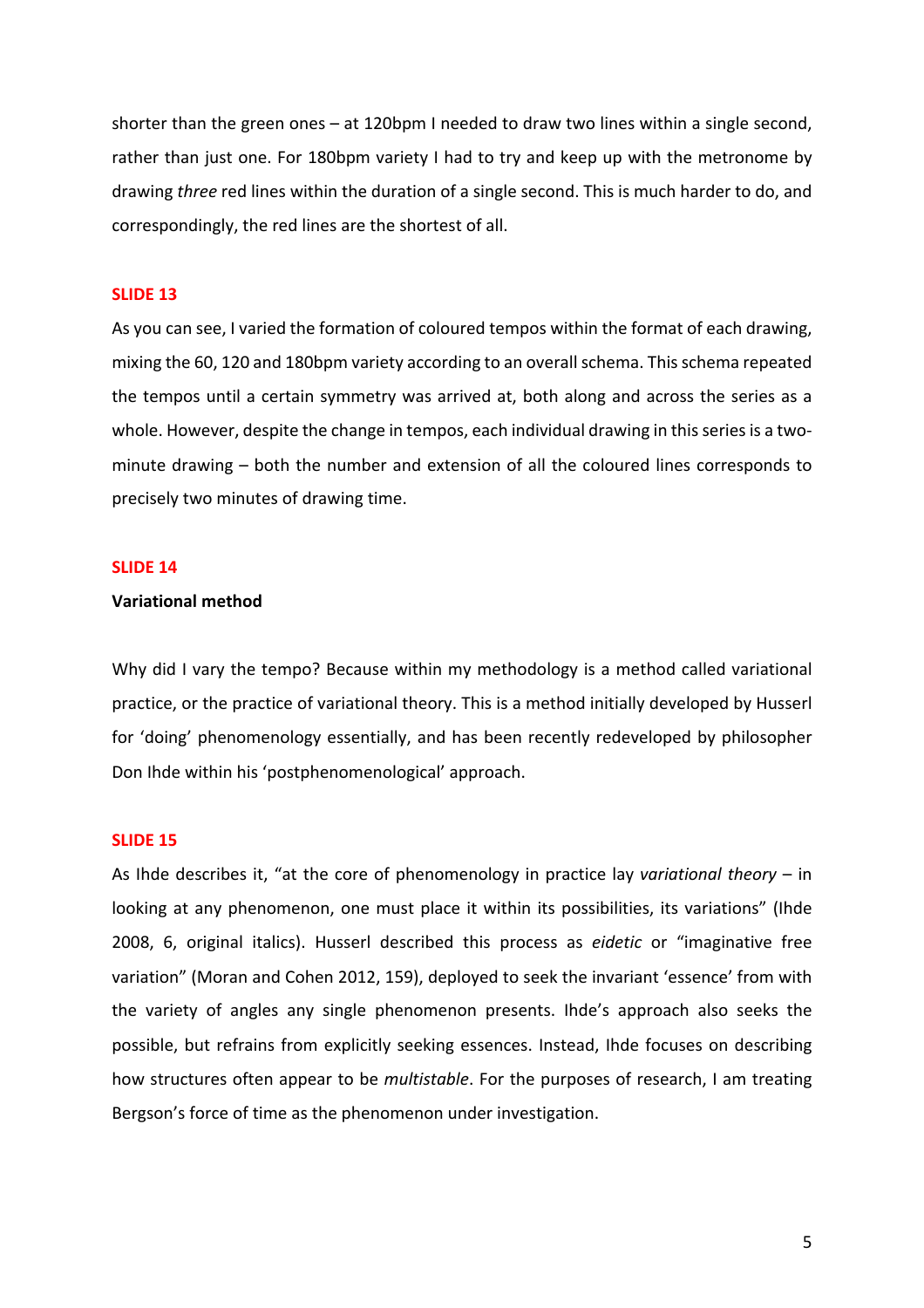### **SLIDE 16**

Multistability is Ihde's addition to phenomenology, hence 'postphenomenology'. Recognising that playful engagement with multiple possibilities can function as an end in itself, Ihde's approach has a lot in common with the arts. As a piece of practice-led drawing research seeking to investigate Bergsonian time, Autonomic Drawing follows Ihde's multistable approach. Deciding to opt for this over seeking invariant or 'essential' lines in a Husserlian sense means I realise that the three different tempos of 60, 120 and 180bpm can be arranged in multiple ways. To the extent that I physically realised some of these possibilities, I produced a serially developed drawing in the manner of Sol Lewitt's *Incomplete Open Cubes* (1974).

# **SLIDE 17**

The various iterations of *Autonomic Drawing* seen here constitute a completed stage of this serially developed drawing. By 'completed' I mean that within the overall series there is a finite combination of tempos arranged on each sheet and across the series as a whole, before things begin to repeat themselves. Serial drawing understood in this manner is described by Nicolas de Warren as "the singular plurality rather than the plurality of the singular" (de Warren 2004, 11). On this basis Autonomic Drawing is understood to occupy a larger structure than any of the local structures might suggest. Reaching this outcome through the use of Ihde's variational practice means that *Autonomic Drawing* is now a piece of postphenomenological research into time through drawing.

## **SLIDE 18**

# The force of time.

In varying the tempo of the metronome I was most curious to see the effect the increased tempo would have on my ability to 'keep time' whilst drawing lines. By drawing each line deliberately i.e. intentionally, I recognized that an increase in tempo would likely affect the ratio of voluntary action to automatic reaction. This proved to be correct. At the higher tempo the time between ticks became 'compressed', meaning the "zone of indeterminacy" (Guerlac 2006, 118) also contracted  $-$  time for conscious reflection shrank, and was replaced by a bodily rhythm that appeared better at 'keeping' time. If we think of rhythm as describing the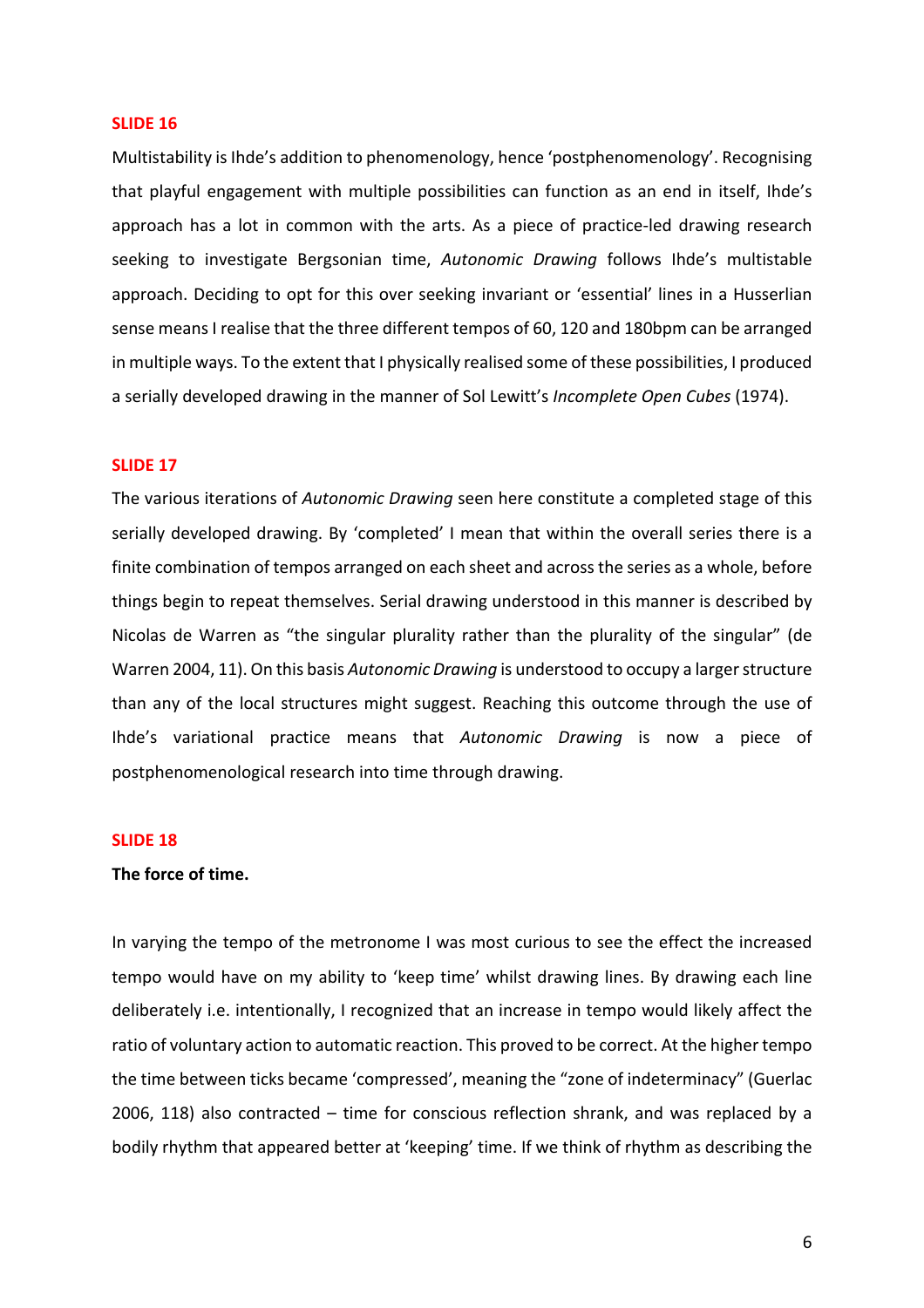body's expectation of a return (Abraham 1995), then it's clear why the notion of an embodied rhythm became vital to keeping time as the tempo increased.

# **SLIDE 19**

Indeed, the rhythm of drawing to a rapidly ticking metronome is nothing if not embodied. Bergson's theoretical 'force of time' is now felt as the physical pressure to draw, resulting in the act of drawing becoming much more difficult to maintain. Indeed, the act of drawing short red lines at 180bpm did not suggest time as a purely spatial quantity that could be retraced, but instead spoke of a forceful quality to time that itself became unsustainable. As Bergson says, "a sensation, by the mere fact of being prolonged, is altered to the point of becoming unbearable" (Bergson 1913/2001, 153). Described in terms of Bergsonian free will, the freedom I had to 'end' this automatic reaction to time – for example by stopping drawing lines - became the freedom to regain voluntary action *over* time, once again.

#### **SLIDE 20**

# **Conclusion**

Recalling that, for Bergson, free will is the force of lived time (given on the basis that duration acts like a cause, or gain, for conscious beings) I return to my earlier question and ask: what can these drawn lines tell me about the lack of freedom I experienced when drawing, and in what way might this plausibly indicate time understood as a force? Well, drawing 3 red lines a second meant there was no 'time' for reflection between each line - the body that draws is simply reacting-to the pace of the rhythm in an autonomic fashion. As the tempo decreases, the duration between each tick opens up slightly, and we can see the empirical evidence for this in the longer form of the blue and green lines. This increase in freedom offers the drawer the potential to escape the instantaneity of an automatic reaction, which again, the form of these lines demonstrate, to a degree. As Guerlac says, "this escape, for Bergson, is the essence of what free will means: the possibility of voluntary action as opposed to automatic reaction" (Guerlac 2006, 81).